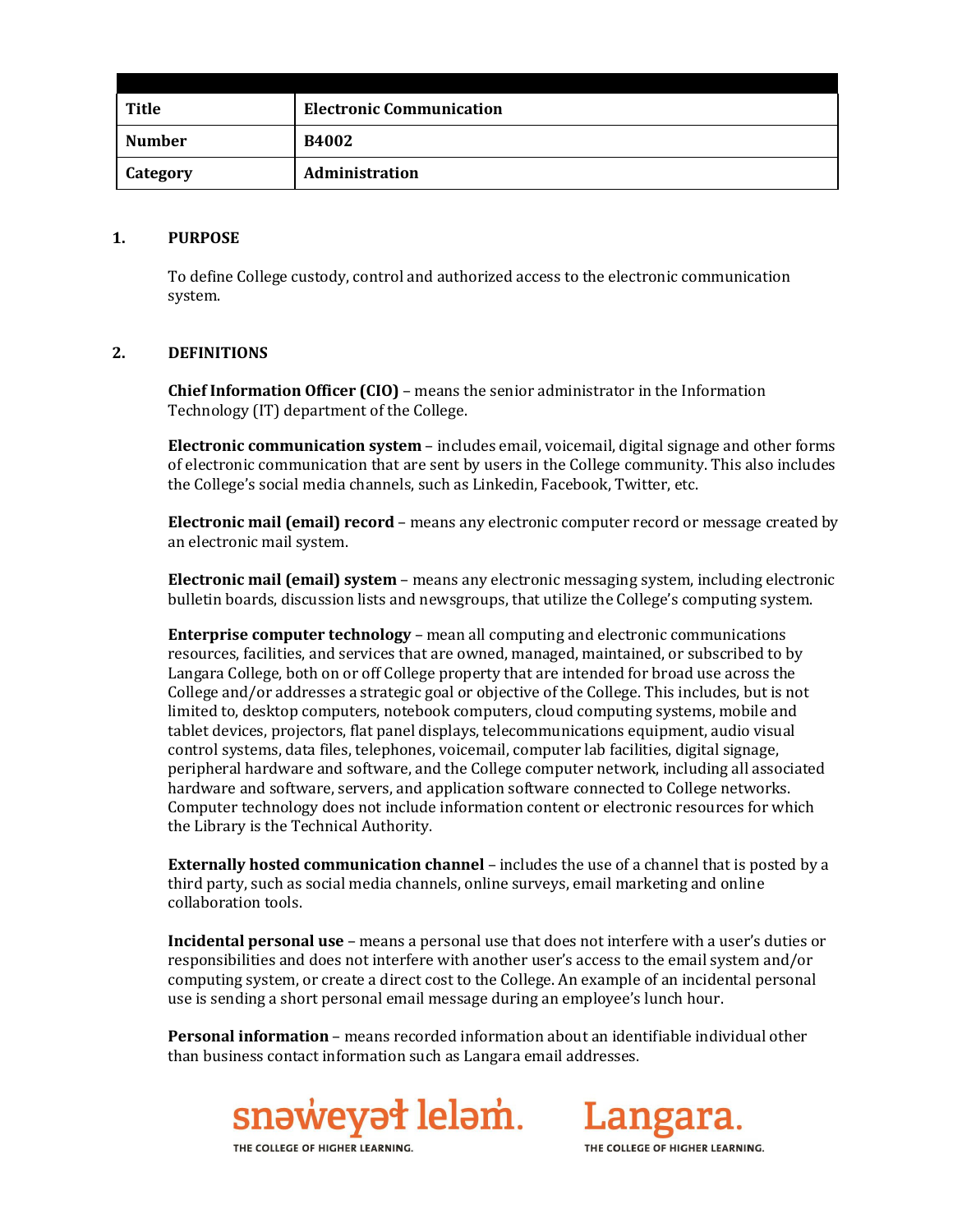**Senior Leadership Team (SLT)** – the President and the Vice-Presidents of the College.

**User** – means an employee, student, or other individual authorized to use Langara's electronic communication system. For the purposes of this policy, user includes alumni of the College.

**Voicemail** – means an electronic messaging system that is available to answer telephone calls at any time and record audio messages for playback.

# **3. POLICY**

- 3.1 Langara College has custody and control of all electronic mail and voicemail records maintained on the College's enterprise computing technology. The electronic records and any stored or archived voicemail records are the sole property of theCollege.
- 3.2 IT staff, authorized by the relevant SLT member and the CIO, or if the CIO is involved, authorized by both the Vice-President, Finance and Administration and the President, may gain access to users' electronic communications and data, and other materials including, but not limited to, email, proxy and firewall logs, address books, desktop logins and printed emails without the consent of the user in the followinginstances:
	- a) when necessary for the maintenance and security of the electronic mail, voicemail, and/or computing system;
	- b) for re-routing or disposing of undeliverable email;
	- c) when access is required to complete an academic or administrative process where the user is not available or is no longer employed by the College;
	- d) for gaining access to business email and voicemail records where the owner of the mailbox is not available or is no longer employed by the College;
	- e) for compliance with legal requirements to disclose information; or
	- f) when there are reasonable grounds to believe that a violation of law or a significant breach of College policy has taken place.
- 3.3 The College may refuse, filter or discard electronic communications from externally hosted communication channels that are:
	- a) unsolicited;
	- b) mass or commercial messages;
	- c) communications that appear to contain viruses;
	- d) messages that include hate speech;
	- e) pornography; or
	- f) any other content that appears to violate College policies or law.
- 3.4 All electronic records may be accessed under the B. C. *Freedom of Information and Protection of Privacy Act*.
- 3.5 Users will not forward electronic communications to any personal accounts or servers, including, but not limited to, personal webmail (such as GMail, Yahoo, etc.) or document storage services (such as Dropbox).

The B. C. *Freedom of Information and Protection of Privacy Act* does not allow the storage of personal information outside of Canada except under specific circumstances.

3.6 All official electronic communications conducted by faculty and/or staff of the College to any students, stakeholders or external individuals and/or groups will be conducted on a communication platform provided by the College. College employees will not cause their official Langara email to be forwarded to any other commercial, private orpersonal